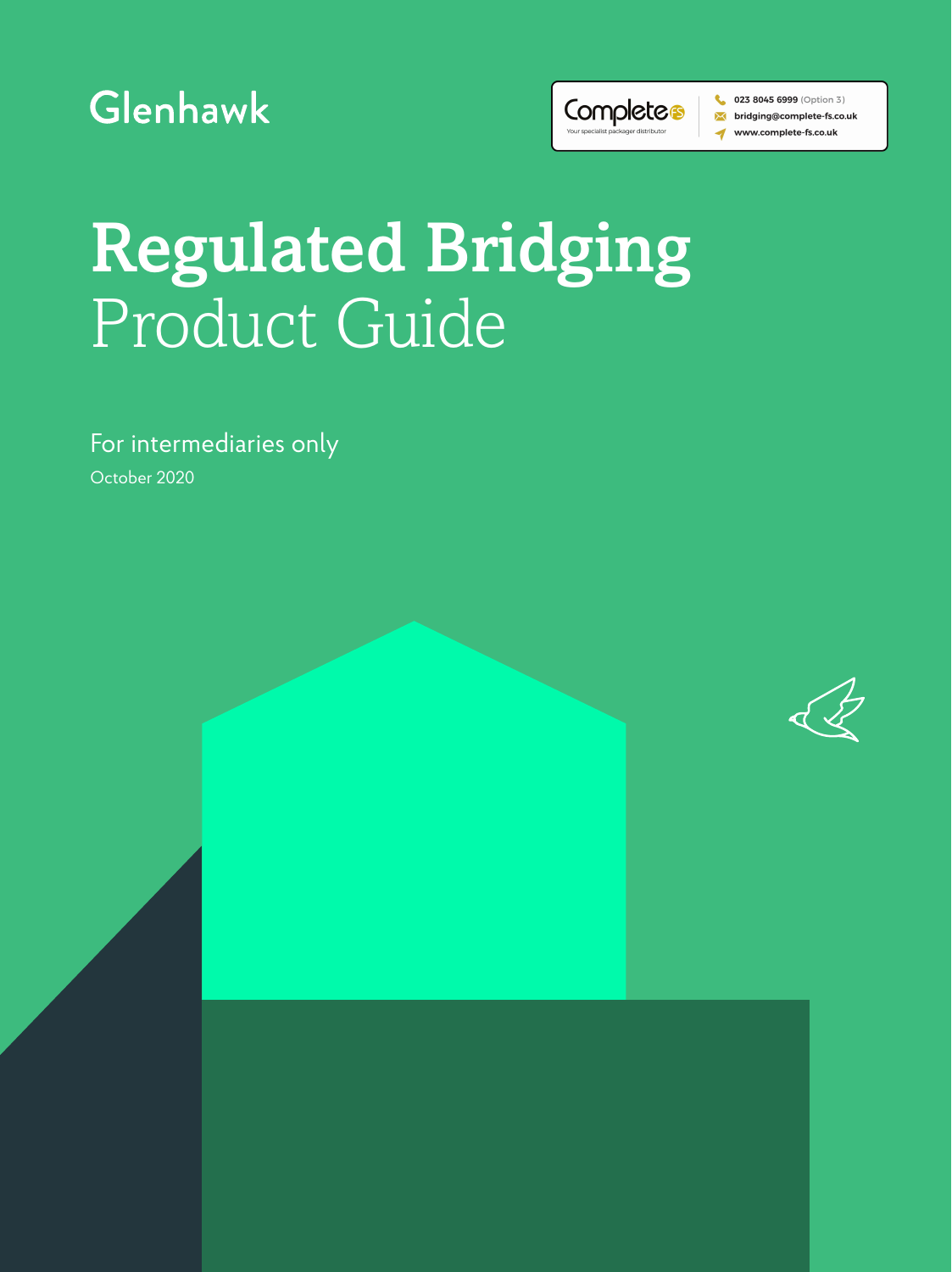We are a **principal lender** providing swift competitive short-term property finance. Our regulated bridging products allow homeowners to secure a new property or release equity within their home, so that they should never have to miss an opportunity.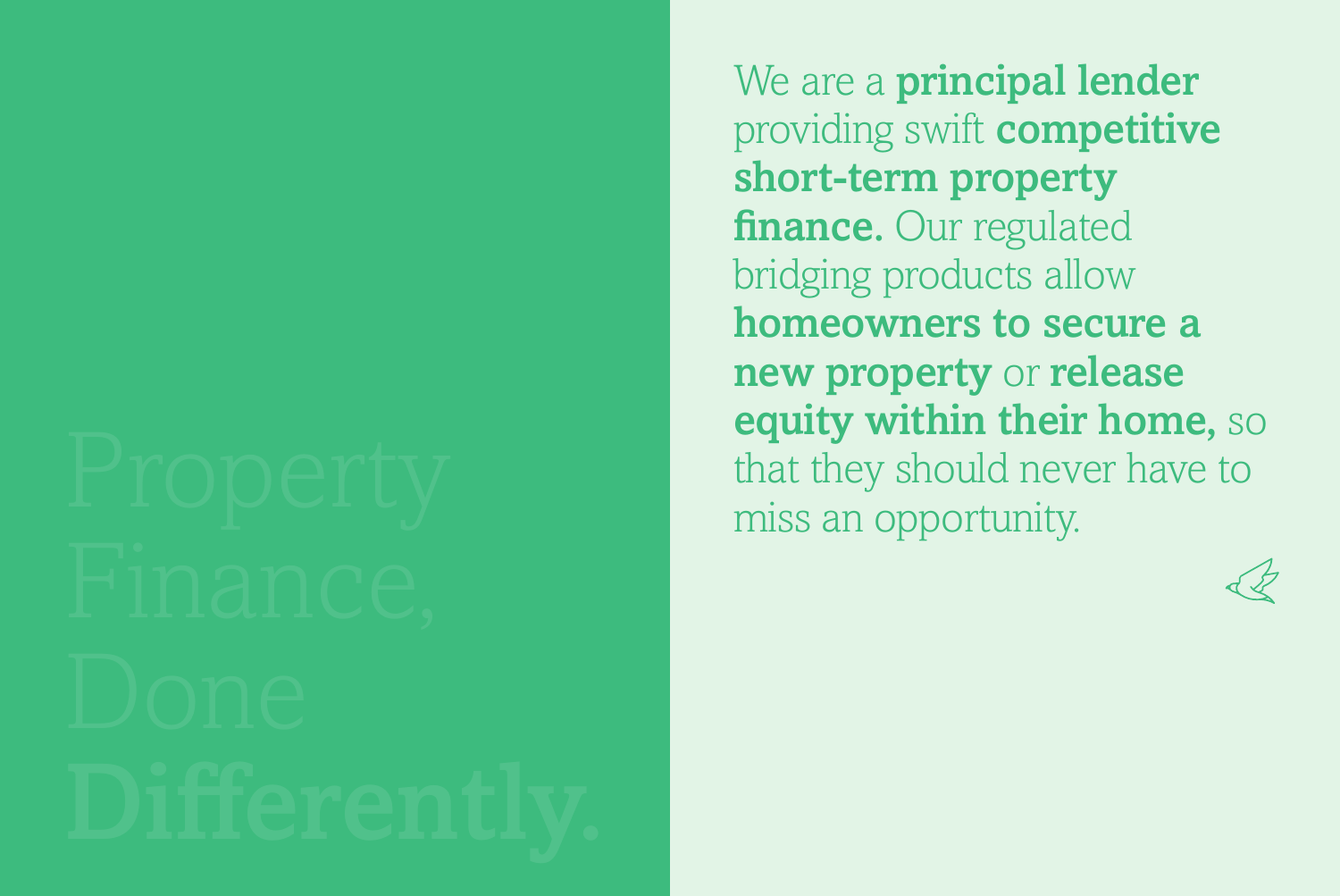# Bridging Choice

Our *Bridging Choice* product allows clients with good credit history and who are not doing any structural work, the funds they need to progress with their property purchase or refurbishment.



### This product has the initial proposed rates: This product has the initial proposed rates:

| <b>LTV Bracket</b> | 1st Charge | 2nd Charge |
|--------------------|------------|------------|
| $50\%$             | 0.55%      | 0.55%      |
| $~50\%$            | 0.65%      | 0.65%      |
| 55%                | 0.70%      | 0.70%      |

#### Details:

|   | Interest rates from 0.55% on a 1st and 2nd Charge basis. 2nd Charges are only considered as additional security assets,<br>standalone 2nd Charges are not offered.                                        |
|---|-----------------------------------------------------------------------------------------------------------------------------------------------------------------------------------------------------------|
|   | Term of up to 12 months.                                                                                                                                                                                  |
|   | No adverse credit in the last 24 months, where adverse is defined as:<br>· Missed secured credit payment<br>Missed unsecured credit payment >£500<br>$\cdot$ CCJ/Default > £500, regardless if satisfied. |
|   | Clients with a bankruptcy (including discharged) or in an IVA are not considered.                                                                                                                         |
| Þ | Properties must be of standard construction and for residential use only.                                                                                                                                 |
|   | Non-structural refurbishment allowed, such as kitchens, bathrooms, decorating etc.                                                                                                                        |

## Bridging Select

Our *Bridging Select* product can provide clients with poorer credit history or are doing structural work to their property, the capital they need to secure their new home.

### Key features:



| LTV Bracket | 1st Charge | 2nd Charge |
|-------------|------------|------------|
| $50\%$      | 0.65%      | 0.65%      |
| $~50\%$     | 0.75%      | 0.75%      |
| 55%         | 0.80%      | 0.80%      |

#### Details:

| $\blacktriangleright$ | Interest rates from 0.65% on a 1st and 2nd Charge basis. 2nd Charges are only considered as additional security assets,<br>standalone 2nd Charges are not offered.                                                                                                             |
|-----------------------|--------------------------------------------------------------------------------------------------------------------------------------------------------------------------------------------------------------------------------------------------------------------------------|
| ь                     | Term of up to 12 months.                                                                                                                                                                                                                                                       |
|                       | Adverse credit considered.                                                                                                                                                                                                                                                     |
| ь                     | Debt consolidation considered.                                                                                                                                                                                                                                                 |
| $\blacktriangleright$ | Structural refurbishment allowed whereby the current square footage of the property does not increase by more than 25%.<br>When structural work is being undertaken, it is preferred that the client has experience or is contracting the work to an<br>experienced developer. |
| ь                     | Any works done must fall under Permitted Development and not full planning and must not require a planning application.                                                                                                                                                        |
| ь                     | Includes non-standard properties, such as listed buildings, ex-local authority and residential above commercial units.                                                                                                                                                         |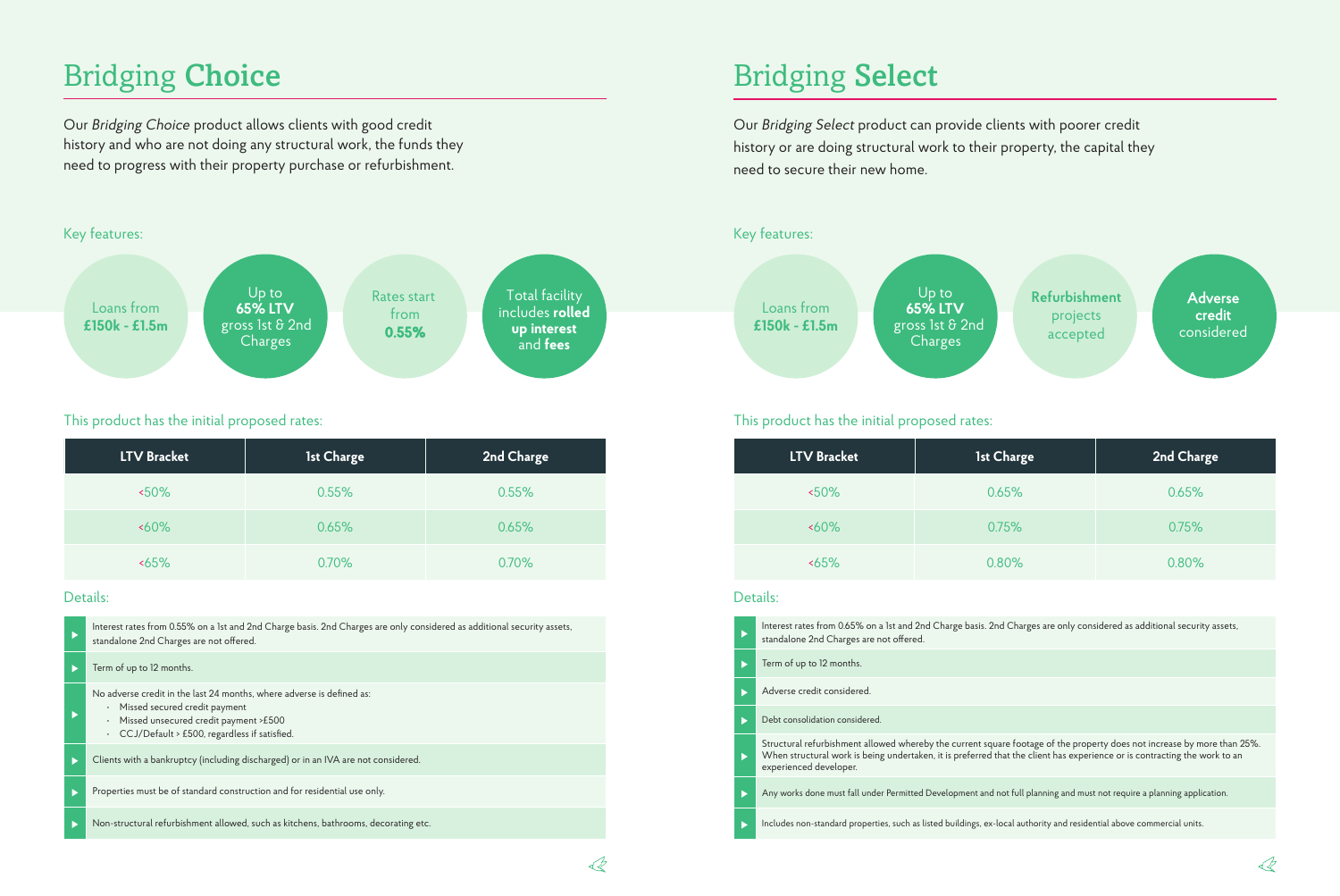### General Criteria

### Applicant:

#### Age: 21 – 80 on completion.

- UK & EEA Nationals with 3 years residential history.
- Foreign passport holders with indefinite right to remain accepted.  $\overline{ }$
- Non-resident UK passport holders accepted whereby all legal work is done in the UK by a UK registered solicitor. ID must be certified, and legal documents witnessed by a UK solicitor. Proof of address for the borrower's foreign address must be provided.
- First time buyers and gifted deposits accepted.  $\blacktriangleright$
- All types of credit history considered, except for individuals with bankruptcies or in an IVA.

#### $\boxed{\circ}$ Loan:

- Up to 12 months term, with a minimum of 1 month interest payable on redemption.  $\mathbf{b}$
- $\ddot{\phantom{1}}$ Interest is rolled and included in the gross loan.
- 2% arrangement fee, from which a procurement fee is paid to introducing brokers. This is deducted from the loan advance and paid on completion.
- Loan size is between £150k £1.5m.  $\ddot{\phantom{1}}$
- $\ddot{\phantom{1}}$ No exit fees.
- Lending in England and Wales. Þ
- Salary fed statements are required on all loans, however certified income is only required when the exit is refinance.  $\mathbf{B}$
- All applications must be submitted by a regulated broker/brokerage on an advised basis.  $\blacktriangleright$
- b LTV is calculated against open market value.
- Borrowers will pay the valuation fee upfront during underwriting, details can be found in our valuation fee scale. Valuations must be undertaken by a valuer on Glenhawk's panel.
- Borrowers will put their solicitor in funds to cover Glenhawk's legal fee, which is provided in the form of an undertaking at the beginning of the legal process. This fee, or a proportion of it, is payable whether the loan completes or not. Details can be found in our legal fee scale.

#### 血 Property:

- All standard construction types accepted.  $\mathbf{r}$ Property types not accepted: Freehold flats, PRC properties, high alumina cement construction, timber frame without rick skin or 100% steel or timber framed constructed properties. Listed properties unless deemed saleable and mortgageable by Glenhawk's valuer.  $\mathbf{r}$ Properties built within the last 10 years must have a new build warranty and building regulation inspection certificate. No search indemnity is considered if the property is not a new build.  $\mathbf{b}$ Flats above commercial accepted on our Bridging Choice product and will sometimes be considered on our Bridging Select product on a case by case basis. Freehold, leasehold (70+ years left on loan maturity), flying freehold (<15%) all accepted.
- Flats must be self-contained and a maximum of no more than 15 storeys in London or 8 storeys outside of London.

Glenhawk Property Finance Limited is authorised and regulated by the Financial Conduct Authority, registration number 826671.

While the information is considered to be a true reflection of our products and offerings at the date of publication, changes in circumstances after the time of publication may impact on the accuracy of the information. The Information may change without notice at the sole discretion of Glenhawk and therefore, Glenhawk assume no responsibility or liability for omissions, errors or accuracy of the information and also cannot assure the availability of the products being offered at any given time.